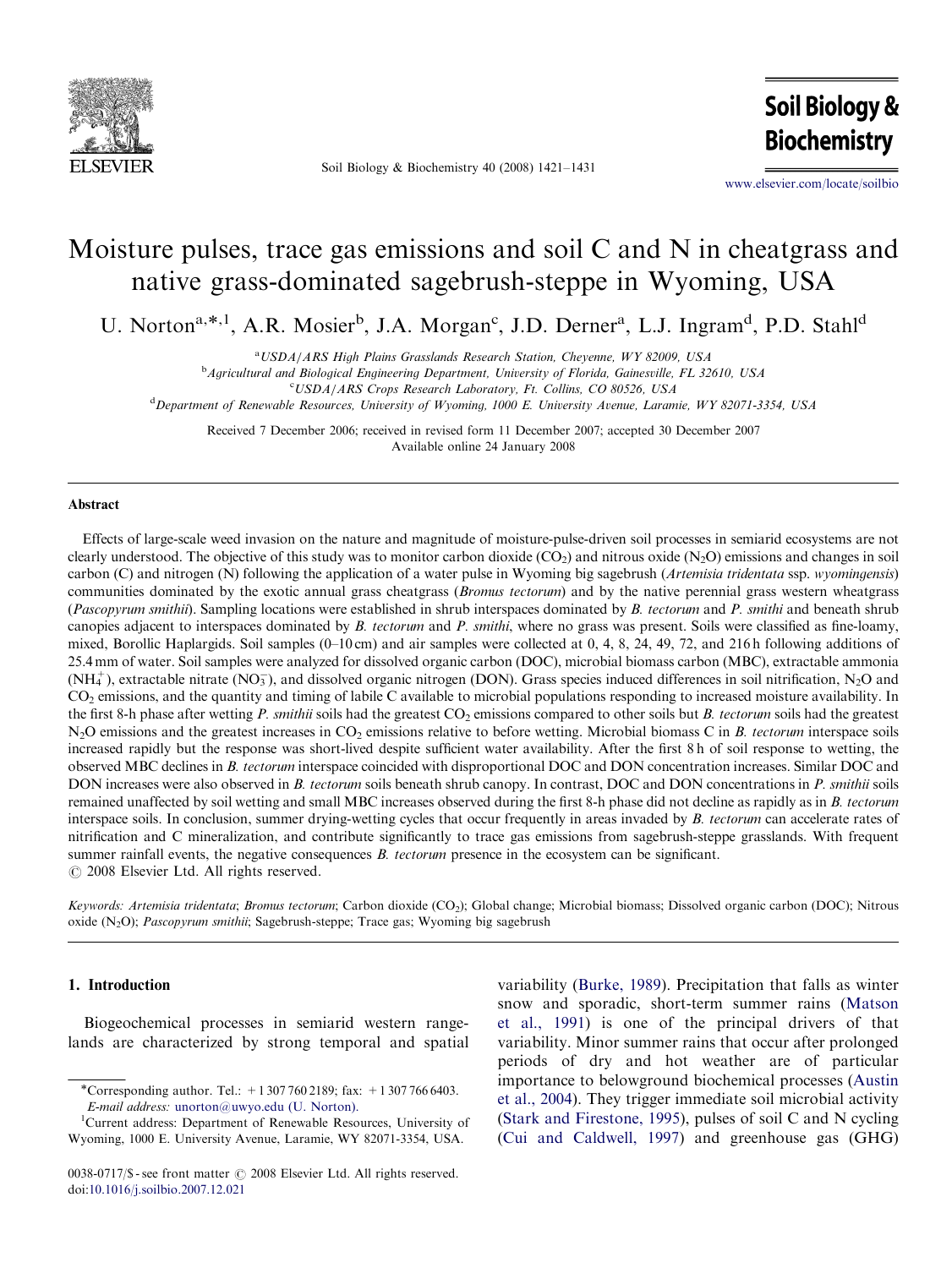emissions [\(Matson et al., 1991](#page-10-0)). Effects of large-scale weed invasion on the nature and magnitude of moisture-pulsedriven soil processes are not clearly understood ([Saetre and](#page-10-0) [Stark, 2005\)](#page-10-0).

Much of the original plant community across vast expanses of the semiarid West, which consisted of Wyoming big sagebrush (Artemisia tridentata Nutt. ssp. wyomingensis Beetle and Young) and a wide array of native perennial grasses and forbs in shrub interspaces, is now converted to near-monocultures of the exotic annual grass cheatgrass (Bromus tectorum L.) with little or no shrub component [\(Whisenant, 1999;](#page-10-0) [West, 1999;](#page-10-0) [Norton et al.,](#page-10-0) [2004a\)](#page-10-0). It has been estimated that by 1981 cheatgrass was the dominant plant on more than 41 million hectares, and since then, with recent extensive wildfires in the Great Basin, the area under cheatgrass has greatly increased [\(Ypsilantis, 2003\)](#page-10-0). With this large aerial extent, changes in biogeochemical cycling due to cheatgrass invasion may have notable effects on regional and global C and N fluxes.

Because of different plant life form, phenology and litter decomposition patterns than native vegetation, cheatgrass is well suited to thrive in disturbance-created mineralizing environments where it further exacerbates mineralizationdriven nutrient cycles ([Chen and Stark, 2000;](#page-10-0) [Booth et al.,](#page-9-0) [2003\)](#page-9-0). Cheatgrass encroachment to diverse sagebrushsteppe plant communities creates a shift in vegetation-soil feedbacks and soil nutrient cycling from very conservative cycles characterized by high plant and microbial uptake to more open, mineralizing cycles with nutrients in excess of plant and microbe acquisition [\(Haynes and Williams,](#page-10-0) [1993\)](#page-10-0). Other studies describe changes in soil–plant water relationships ([Leffler et al., 2005\)](#page-10-0), increase in carbon (C) and nitrogen (N) availability [\(D'Antonio and Vitousek,](#page-10-0) [1992\)](#page-10-0), nutrient losses [\(Norton et al., 2004b\)](#page-10-0) and soil organic matter (SOM) decline ([Sperry et al., 2006\)](#page-10-0). The presence of cheatgrass in sagebrush-steppe also alters soil microbial diversity by reducing species richness, lowering absolute numbers of fungi and invertebrates, and increasing abundance of active bacteria [\(Belnap and Phillips,](#page-9-0) [2001\)](#page-9-0).

Existing literature suggests that wetting of a previously dry grassland soil under laboratory conditions generates a pulse of carbon dioxide  $(CO_2)$  4–500% greater than  $CO_2$ measured before wetting and can last 2–6 days ([Fierer and](#page-10-0) [Schimel, 2003\)](#page-10-0). In addition, a single summer rainfall event produces a pulse of nitrous oxide  $(N_2O)$  amounting to 30% of the total  $N_2O$  emitted annually from sagebrush-steppe plant communities [\(Mummey et al., 1994\)](#page-10-0) and nitrification is the predominant process driving it ([Mummey et al.,](#page-10-0) [1994;](#page-10-0) [Mosier and Parton, 1998;](#page-10-0) [Parton et al., 1988\)](#page-10-0).

Several possible sources of C and N that drive pulses upon rewetting of dry soil have been proposed: (1) release from microbes killed by osmotic shock upon rewetting [\(Kieft et al., 1987](#page-10-0)); (2) release of highly enriched intracellular solutes by microbes surviving osmotic shock [\(Fierer and Schimel, 2003](#page-10-0); [Halverson et al., 2000\)](#page-10-0); (3) disruption of aggregate structure and release of physically protected SOM ([Appel, 1998](#page-9-0); [Denef et al.,](#page-10-0) [2001\)](#page-10-0); and (4) a combination of many sources [\(Scheu and](#page-10-0) [Parkinson, 1994](#page-10-0)).

Since cheatgrass alters soil mineralization and microbial activity, we hypothesized that it also changes the magnitude of soil GHG emissions and biogeochemical transformations in response to wetting compared to native perennial grasses. Furthermore, the presence of cheatgrass in shrub interspaces may have significant effects on soil C and N cycling beneath shrub canopies. Therefore, the objective of this study was to monitor  $CO<sub>2</sub>$  and  $N<sub>2</sub>O$ emissions and changes in soil C and N dynamics following the application of a water pulse in two Wyoming big sagebrush communities: one with interspaces dominated by cheatgrass and the other with interspaces dominated by the native perennial grass, western wheatgrass (Pascopyrum smithii Rydb.).

#### 2. Materials and methods

#### 2.1. Site description

The study site is located 22 km southeast of Lander in Fremont County, Wyoming (42°42'28"N, 108°36'21"W). Site elevation is 1696 m, mean annual soil temperature (30-year average) is 7.8  $\degree$ C and mean annual precipitation is 340 mm (Wyoming State Climate Office, measured in Lander). The period of frost-free days ranges between 90 and 120 days. The site is located on a flat valley bottom with a maximum 1% slope. Soils are mapped as very deep and well-drained Diamondville–Forelle association, classified as fine-loamy, mixed, Borollic Haplargids formed on alluvium and material weathered from soft shale ([Young,](#page-10-0) [1981\)](#page-10-0). Average thickness of the surface mineral horizon is 6 cm and depth to calcareous parent material is about 65 cm. Soils are neutral, with calcium carbonate accumulation occurring at about 45 cm. Plot selection was based on extensive soil sampling of the entire site and preliminary soil chemical analyses to ensure equivalent soil properties. Additional soil information specific to our study site is provided in [Table 1](#page-2-0).

Historically, this area had been under low intensity winter grazing by cattle until 1993 when livestock grazing ceased. Random clusters of sites dominated by sagebrush and either cheatgrass or western wheatgrass in shrub interspaces occur throughout the site. Estimated average shrub canopy cover for the entire site is 37% (data not presented). Grass cover estimated in our study plots is comparable between locations dominated by either cheatgrass (B. tectorum) or western wheatgrass (P. smithii) species and ranged from 15% to 18% (data not presented).

At the time of the experiment (mid to late August 2003), A. tridentata was past the flowering stage and severely drought stressed and B. tectorum was dead, its seeds already shattered, and its residue left on the soil surface. On the P. smithii sites, perennial grass vegetation was dormant and inflorescences empty.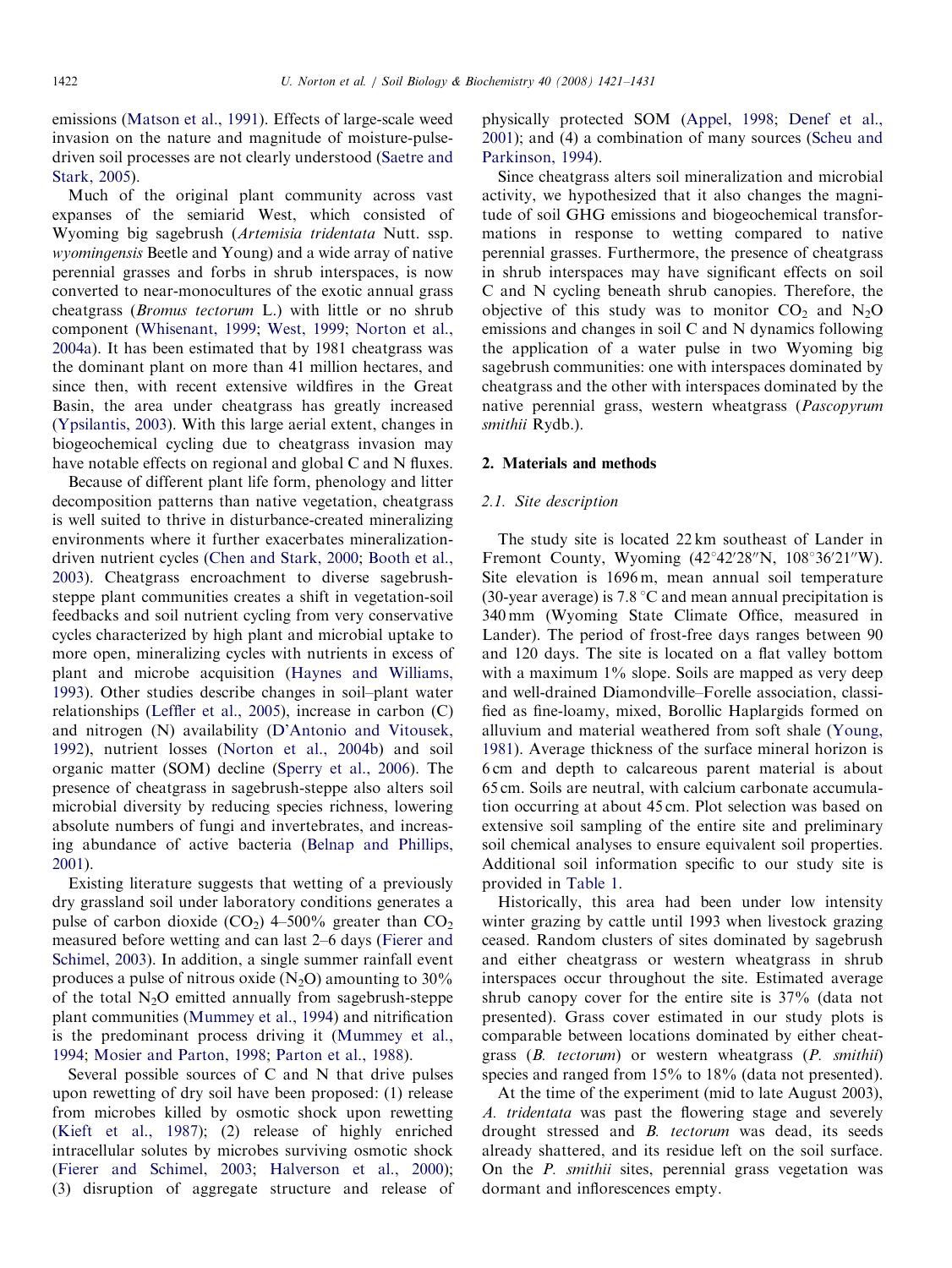<span id="page-2-0"></span>Table 1

Bulk density, electrical conductivity (EC), cation exchange capacity (CEC), pH, texture, total nitrogen (TN), total organic C (TOC) and inorganic C measured in B. tectorum sagebrush sub-canopy (BT shrub canopy) and interspace (BT interspace), and P. smithii sagebrush sub-canopy (PS shrub canopy) and interspaces (PS interspace) soils

|                                    | BT shrub canopy     | BT interspace         | PS shrub canopy    | PS interspace      |
|------------------------------------|---------------------|-----------------------|--------------------|--------------------|
| Bulk density $(g \text{ cm}^{-3})$ | 1.3                 | 1.4                   | 1.2                | 1.3                |
| $EC(Sm^{-1})$                      | 0.02                | 0.05                  | 0.03               | 0.02               |
| $CEC$ (cmol $kg^{-1}$ )            | 19.4                | 19.4                  | 20.6               | 20.7               |
| $pH$ (H <sub>2</sub> O)            | 6.6                 | 7.0                   | 6.6                | 6.3                |
| Sand $(\% )$                       | 40                  | 40                    | 35                 | 32                 |
| Silt $(\% )$                       | 33                  | 34                    | 37                 | 39                 |
| Clay $(\% )$                       | 27                  | 26                    | 28                 | 29                 |
| TN(%                               | $0.14 (0.01)^{b*}$  | $0.15(0.02)^{b}$      | $0.23 (0.02)^a$    | $0.20~(0.02)^a$    |
| TOC $(\% )$                        | 1.44 $(0.10)^b$     | 1.44 $(0.18)^{b}$     | 2.82 $(0.35)^a$    | 2.13 $(0.25)^a$    |
| Carbonates $(\% )$                 | $0.01~(0.001)^{ns}$ | $0.02$ $(0.001)^{ns}$ | $0.01(0.001)^{ns}$ | $0.01(0.001)^{ns}$ |

Values in brackets represent mean standard error of  $N = 6$  field plots (both wetted and non-wetted before water addition). Different letters indicate significant differences ( $P \le 0.05$ ) using LSD test.

#### 2.2. Treatments

We chose 12 sagebrush plants, six with adjacent B. tectorum-dominated interspaces and six with adjacent P. smithii-dominated interspaces. Sampling locations with the following designations were established beneath shrub canopies and in interspaces: B. tectorum-dominated shrub canopies (BT shrub canopy), B. tectorum-dominated interspaces (BT interspace), P. smithii-dominated shrub canopies (PS shrub canopy) and P. smithii-dominated interspaces (PS interspace). From these 24 locations, three replicates of shrub-interspace pairs in each grass type were randomly selected for water addition (total of 24 sampling plots: 12 plots wetted and 12 not wetted).

To retain water within the plots, 1week before the water pulse experiment, we drove rubber weed barriers approximately 5 cm into the ground, and secured them with metal pins to create circular 1.5-m diameter plots. Inside these plots, we installed PVC rings (25-cm diameter 10-cm high) 10 cm deep in the ground. These rings served as bases for chambers that were periodically installed on plots to monitor trace gas exchange [\(Mosier et al., 1993](#page-10-0)) (described below). In each plot we buried one ion exchange resin capsule (approx.  $10 \text{ cm}^3$  of mixed bed C-249 and ASB-1P resins enclosed in Nylon mesh) (US Filter, Colorado Springs, CO) at 5-cm depth. The areas within the PVC rings were left undisturbed for the duration of the experiment. No precipitation occurred during the experiment. The last rainfall recorded for the site (0.2 mm) took place 8 days prior to our water pulse application. Mid-day air temperatures averaged  $28\degree C$  during the measurement period.

# 2.3. Field sampling

On August 20, 2003, at 8:30 a.m., we took initial soil samples and GHG measurements from all plots (24 measurements total). Within 10 min following completion of the pre-wetting measurements, we watered (using a watering can) three randomly selected shrub-interspace pairs with an equivalent of 25.4 mm rainfall, approximately the depth of a 2-year, 6-h rainfall event for the Lander area ([Miller et al., 1973](#page-10-0)). After wetting the soil, we took soil samples and GHG measurements at 4, 8, 24, 48, 72, and 216 h (9 days), simultaneously from both wetted and non-wetted plots as described below.

Soil samples were collected from randomly selected locations at each of the 24 plots at each of the six sampling times. Samples from moistened sites were collected from within the rubber barriers but outside the GHG chambers. Collection of soil samples was achieved by driving a 4.8-cm diameter by 10-cm long Lexan tube into the ground and then extracting the soil from the tube. Soil samples from beneath shrub canopy were taken approximately 15 cm away from the stem. Soil cores were homogenized by hand and approximate 10-g sub-samples were drawn for estimates of gravimetric water content and immediate field extraction in  $100 \text{ cm}^3$  of 2 M KCl. The remainder of each soil sample was stored in plastic bags. Ion exchange resin capsules were excavated 72 h following water addition and also stored in plastic bags. Field 2 M KCl extracts, bagged soil and bagged resin bags were stored on ice and transported to the lab for immediate analyses.

The GHG measurements were taken at each of these six time intervals using a well-established procedure developed by [Hutchinson and Mosier \(1981\).](#page-10-0) Enclosed chambers equipped with septa were fitted on top of the previously installed PVC bases and sealed with rubber gaskets to form air-tight chambers on the soil. The chambers were monitored for 30 min with air samples taken using a 30-cm<sup>3</sup> syringe at 0, 15 and 30 min after the chamber had been sealed onto the base ring. In all,  $25$ -cm<sup>3</sup> aliquots of these gas samples were injected into previously evacuated  $12$ -cm<sup>3</sup> tubes sealed with butyl rubber septa ([Mosier et al.,](#page-10-0) [1993, 2005](#page-10-0)). The tubes were transported to the laboratory for GHG analysis.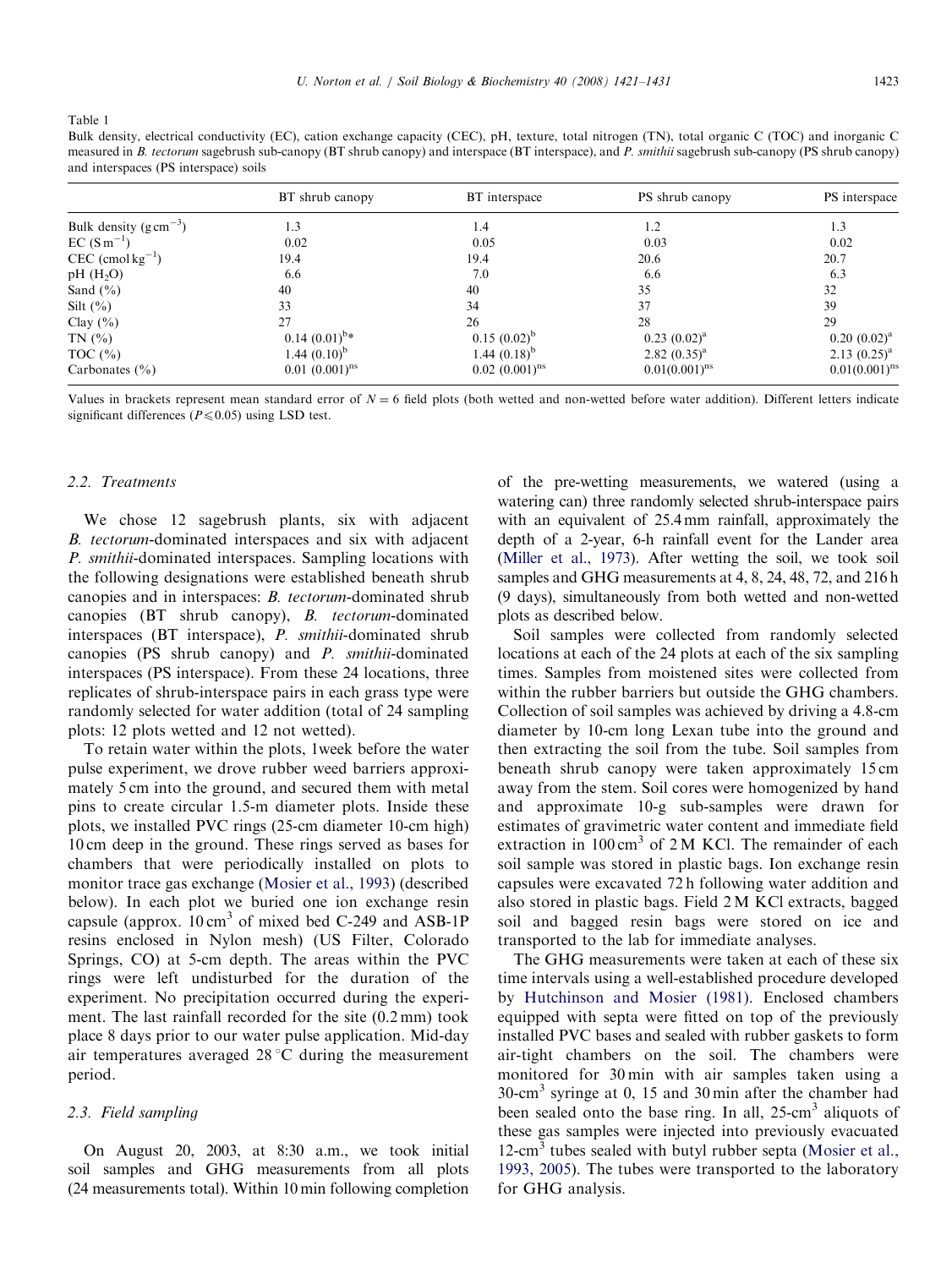# 2.4. Laboratory analyses

All soil samples were analyzed for the following indices: water content [\(Gardner, 1986\)](#page-10-0), dissolved organic carbon (DOC), microbial biomass carbon (MBC), extractable ammonia (NH $_4^+$ ), extractable nitrate (NO<sub>3</sub>), and dissolved organic nitrogen (DON). Soil samples collected before wetting were also analyzed for: bulk density ([Blake and](#page-9-0) [Hartge, 1986](#page-9-0)), pH in  $H<sub>2</sub>O$  [\(Thomas, 1996\)](#page-10-0), CEC [\(Summer](#page-10-0) [and Miller, 1996](#page-10-0)), EC [\(Rhoades, 1996\)](#page-10-0), and particle-size distribution ([Gee and Bauder, 1986\)](#page-10-0), total organic C (TOC), total N (TN) and carbonates.

Total C and N were determined on a C and N analyzer (NA 2100 Protein, Carlo-Erba Instruments, Italy), after roller-grinding the soils to a fine powder (90% of material passed through a 0.25 mm screen). Carbonates were measured on a separate sub-sample of the finely ground soil using a modified pressure–calcimeter method ([Sherrod](#page-10-0) [et al., 2002](#page-10-0)), and organic C calculated by subtracting carbonates from total C. Soil water content and bulk density estimates were used to calculate % water filled pore space (WFPS). We assumed a particle density of 2.65  $g \text{ cm}^3$ .

Dissolved organic C, DON, MBC, and microbial biomass N (MBN) were measured in  $0.5 M K<sub>2</sub>SO<sub>4</sub>$  soil extracts which were obtained by shaking 10 g of field-moist soil in  $100 \text{ cm}^3$  of  $0.5 \text{ M}$  K<sub>2</sub>SO<sub>4</sub> for 30 min and filtering through Whatman  $# 40$  paper. Extracts were analyzed for DOC using a UV-persulfate TOC Analyser (Phoenix 8000, Tekman-Dorhmann, Cincinnati, OH). Microbial biomass C was determined by the fumigation/extraction method as described by [Vance et al. \(1987\).](#page-10-0) Fumigation was performed on field-moist soils brought to field capacity moisture content within 24h of sampling. Microbial biomass C was calculated as the difference between 0.5 M  $K_2SO_4$ – extractable. DOC in fumigated and un-fumigated samples and divided by a  $K_{\text{eC}}$  of 0.35 ([Horwath and Paul,](#page-10-0) [1994\)](#page-10-0).

Extractable soil inorganic N was obtained by shaking the 2 M KCl field extractions for 30 min, and filtering through Whatman  $# 40$  paper. Soil remaining in the filters was wetsieved through 2-mm mesh sieve to estimate gravel content for correction of initial soil sample weights. Inorganic N, sorbed on ion exchange resins in capsules, was extracted by shaking the content of resin bags in  $100 \text{ cm}^3$  1 M KCl for 30 min. Extracts were analyzed by Lachat flow injection for  $NO<sub>3</sub><sup>-</sup>$  using the sodium salicylate based method and  $NH<sub>4</sub><sup>+</sup>$ by the cadmium reduction method (Lachat Instruments, Hach Company, Loveland, CO). Dissolved organic N was measured as  $\overline{NO_3}$  generated upon N persulfate oxidation of  $0.5 M K<sub>2</sub>SO<sub>4</sub>$  extracts obtained from un-fumigated soil samples ([Cabrera, 1993\)](#page-9-0).

Gas samples were analyzed for  $CO<sub>2</sub>$  and N<sub>2</sub>O with an automated gas chromatograph (Varian 38001) equipped with thermoconductivity detector ([Mosier et al., 1991\)](#page-10-0). Gas fluxes were estimated based on the rate of change of the gas concentration in the chamber headspace from one sampling time to the next.

## 2.5. Experimental design and data analyses

For soil and GHG response variables, the experimental layout was a randomized design of triplicate sites located in areas dominated by two grass species (B. tectorum and P. smithii). Two water addition treatments (wetted and non-wetted) and two life forms present on site (shrub and adjacent interspace) were nested in each B. tectorumand P. smithii-dominated site. Grass species and life form were considered fixed variables. Data were initially tested for normality and then analyzed using a repeated measures approach for the seven time intervals. Results indicated significant interactions associated with time, so data were then analyzed separately for each time interval using ANOVA in the MIXED model procedure (SAS Institute, Cary, NC, 1996) with water addition, grass species and life forms as main factors along with interactions. We used two different covariate matrix types: compound symmetry (CS) and first-order autoregressive (AR1), to test for mean treatment differences. Inorganic N adsorbed on ion exchange resin in capsules was analyzed using the MIXED model [\(SAS, 1996\)](#page-10-0). Least significant differences were compared at  $P \le 0.05$  levels.

#### 3. Results

# 3.1. Non-wetted soil C, N and GHG production

Initial analyses confirm all sites had similar soil bulk density, EC (except for BT interspace) and CEC ([Table 1\)](#page-2-0). Surface soil pH ranged from slightly acidic (PS interspace) to neutral (BT interspace) (differences statistically insignificant) and soils were texturally uniform. Total N and organic C content were significantly higher (at  $P \le 0.05$ ) in P. smithii-dominated plots compared to B. tectorumdominated plots [\(Table 1](#page-2-0)). Carbonates content was low and comparable between sites with levels slightly higher in BT interspace soils ([Table 1](#page-2-0)).

Microbial biomass C concentrations in non-wetted soils were low and differences between treatments were statistically insignificant ([Table 2](#page-4-0)). Concentrations of DOC in BT shrub canopy and BT interspace soils were significantly lower than those measured for PS shrub canopy and PS interspace. Fluxes of  $CO<sub>2</sub>$  from BT shrub canopy soils were less than half of fluxes from PS shrub canopy while fluxes from BT interspace soils were one-third of those from PS interspace soils.

Non-wetted soil  $NO<sub>3</sub><sup>-</sup>$  concentrations were significantly greater in BT shrub canopy and BT interspace soils than in PS shrub canopy and PS interspace soils. Soil NH<sup>+</sup> concentrations were lowest in BT interspace soils and significantly different than BT shrub canopy, PS interspace, and PS shrub canopy soils ([Table 2](#page-4-0)). Dissolved organic N in non-wetted BT interspace and BT shrub canopy soils was 50% lower than concentrations measured in non-wetted PS interspace and PS shrub canopy soils [\(Table 2](#page-4-0)). Resin capsule-accumulated  $NO_3^-$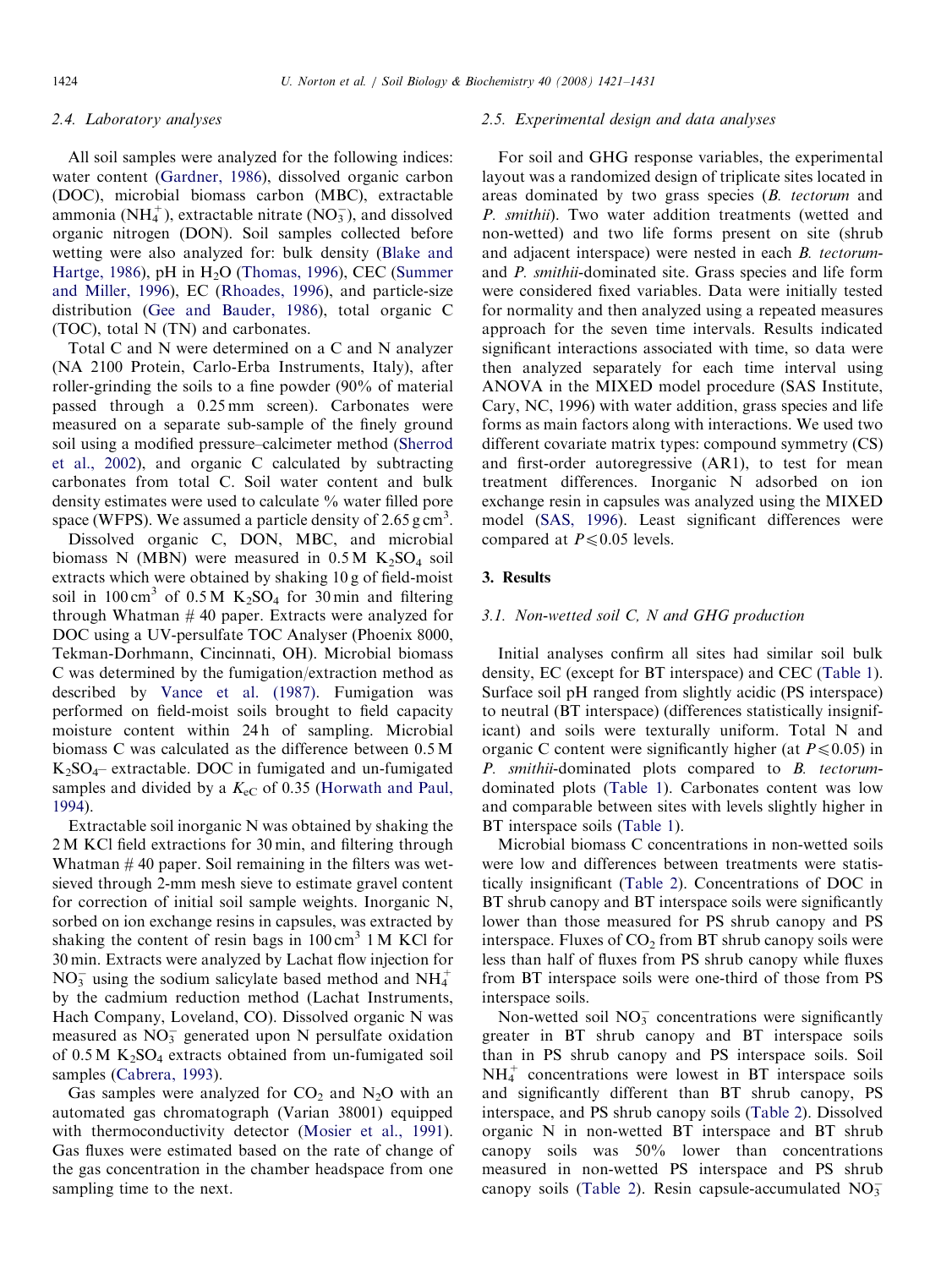<span id="page-4-0"></span>Table 2

Mean values and significant differences for microbial biomass C (MBC), dissolved organic C (DOC), CO<sub>2</sub>, NO<sub>3</sub>, NH<sub>4</sub><sup>+</sup>, N<sub>2</sub>O, dissolved organic N (DON), and resin accumulated NO<sub>3</sub> and NH<sub>4</sub><sup>+</sup> for dry *B. tectorum* sagebrush sub-canopy (BT shrub canopy) and interspace (BT interspace), and *P. smithi* sagebrush sub-canopy (PS shrub canopy) and interspace (PS interspace) soils

|                                                                                                          | BT shrub canopy      | BT interspace    | PS shrub canopy  | PS interspace    |
|----------------------------------------------------------------------------------------------------------|----------------------|------------------|------------------|------------------|
| MBC ( $\mu$ g g <sup>-1</sup> soil)                                                                      | 23.6(3.7)            | 21.1(5.5)        | 28.0(10.7)       | 23.4(6.2)        |
| DOC $(\mu g g^{-1} \text{ soil})$                                                                        | 65.5 $(10.5)^{ab}$ * | 59.6 $(5.3)^{b}$ | 91.3 $(23.4)^a$  | 96.4 $(22.6)^a$  |
| $CO_2$ -C (mg m <sup>-2</sup> h <sup>-1</sup> )                                                          | $11.2 (1.6)^{\circ}$ | $10.4~(1.8)^c$   | 23.2 $(2.6)^b$   | 30.6 $(3.2)^a$   |
| $NO_3^-N$ ( $\mu$ g g <sup>-1</sup> soil)                                                                | 1.1 $(0.3)^{p}$      | 4.1 $(0.7)^a$    | $0.7 (0.2)^c$    | 1.2 $(0.3)^{b}$  |
| NH <sub>4</sub> <sup>+</sup> -N ( $\mu$ g g <sup>-1</sup> soil)                                          | 3.0 $(0.6)^b$        | 5.7 $(0.5)^{a}$  | 4.4 $(0.8)^{ab}$ | 5.6 $(1.0)^{ab}$ |
| DON $(\mu g g^{-1} \text{ soil})$                                                                        | 7.4 $(0.7)^{b}$      | 6.1 $(1.6)^{6}$  | 12.8 $(2.4)^a$   | 12.6 $(1.7)^{a}$ |
| $N_2O-N$ (mg m <sup>-2</sup> h <sup>-1</sup> )                                                           | 4.3 $(1.2)^a$        | 4.2 $(1.6)^a$    | $0.9(0.3)^{b}$   | $1.0~(0.3)^{b}$  |
| Capsule accumulated NO <sub>3</sub> -N ( $\mu$ g capsule <sup>-1</sup> 72 h <sup>-1</sup> )              | 3.3 $(0.2)^c$        | 5.4 $(0.7)^a$    | 3.3 $(1.2)^{bc}$ | 4.0 $(0.4)^{b}$  |
| Capsule accumulated NH <sub>4</sub> <sup>-</sup> -N ( $\mu$ g capsule <sup>-1</sup> 72 h <sup>-1</sup> ) | 11.4(0.1)            | 11.6(0.5)        | 12.5(1.1)        | 11.0(0.3)        |

Values in brackets represent mean standard error of  $N = 21$  (3 field reps per 7 sampling times) for all except  $N = 6$  for resin accumulated inorganic N (3) field reps sampled at time 0 and time 72 h). Different letters indicate significant differences ( $P \le 0.05$ ) using LSD test.

Table 3 Changes in water filled pore space measured in B. tectorum sagebrush sub-canopy (BT shrub canopy) and interspace (BT interspace) and P. smithii sagebrush sub-canopy (PS shrub canopy) and interspace (PS interspace) soils at 0, 4, 8, 24, 48, 72 and 216 h following wetting

| Time (h) | BT shrub canopy (%WFPS) | BT interspace (%WFPS) | PS shrub canopy (%WFPS) | PS interspace (%WFPS) |
|----------|-------------------------|-----------------------|-------------------------|-----------------------|
|          | 8.8(2.7)                | 10.4(1.9)             | 12.8(1.0)               | 13.1(0.5)             |
| 4        | 44.4 (12.2)             | 30.5(1.2)             | 55.1(4.9)               | 29.9(3.3)             |
| 8        | 40.5(8.7)               | 25.8(1.2)             | 51.9(4.9)               | 35.5(5.1)             |
| 24       | 26.3(4.1)               | 22.7(2.8)             | 39.7(2.5)               | 41.0(3.1)             |
| 48       | 31.1(8.5)               | 20.4(2.3)             | 43.7(2.7)               | 24.1(6.6)             |
| 72       | 26.8(5.5)               | 19.2(0.8)             | 43.2(1.5)               | 23.0(1.7)             |
| 216      | 9.1(2.2)                | 13.0(1.1)             | 15.1(2.9)               | 15.8(1.2)             |

Values in brackets represent mean standard error of  $N = 3$  field plots.

from non-wetted soils was the highest in BT interspace soils and the lowest in sub-canopy soils regardless of the vegetation type (Table 2). Resin capsule-accumulated NH<sub>4</sub><sup>+</sup> from non-wetted soils did not show any statistical differences ( $P \le 0.05$ ). Non-wetted BT shrub canopy and BT interspace soils produced on average  $80\%$  more N<sub>2</sub>O than non-wetted PS shrub canopy and PS interspace soils (Table 2).

#### 3.2. Production of GHG following wetting

The first set of measurements performed four hours after wetting showed increased soil moisture down to 10-cm depth compared with pre-wetted conditions (Table 3). Water filled pore space increased to 30% in both types of grass-dominated interspaces, to 44% in BT shrub canopy soils, and to 55% in PS shrub canopy soils. Differences between BT shrub canopy and PS shrub canopy WFPS were statistically insignificant. All soils sustained increased water content for over 72 h and became similar to prewetted conditions by 216 h after wetting. Soils beneath PS shrub canopy sustained elevated WFPS for the longest period of time (over 72 h).

Fluxes of  $CO<sub>2</sub>$  measured 4h following wetting were significantly greater from BT interspace and PS interspace soils than BT shrub canopy and PS shrub canopy soils ([Figs. 1a and b\)](#page-5-0). Even though the highest absolute amount of  $CO<sub>2</sub>$  produced 4 h following wetting was generated by PS interspace soils, BT interspace soils produced 55 times more  $CO<sub>2</sub>$  than the same soils before wetting while PS interspace soils generated 24 times more than the same soils before wetting ([Fig. 2a\)](#page-6-0). Carbon dioxide fluxes from BT shrub canopy soils were 26 times greater and fluxes from PS shrub canopy soils were 19 times greater than the fluxes before wetting ([Fig. 2a\)](#page-6-0). All soils demonstrated notable decline in  $CO<sub>2</sub>$  within 8 h after wetting, but the levels remained higher than before wetting for the entire 216-h monitoring period ([Figs. 1a and 1b](#page-5-0)).

Soil wetting resulted in significantly greater  $N_2O$  fluxes from BT soils compared to PS soils [\(Figs. 1c and 1d](#page-5-0)). In addition, BT interspace and PS interspace soils generated greater  $N_2O$  fluxes compared to BT shrub canopy and PS shrub canopy soils. During the first  $4 h$ , N<sub>2</sub>O fluxes increased by  $439 \mu g N_2O-N m^{-2} h^{-1}$  from BT interspace soils and by  $271 \,\mu g \,\mathrm{N}_2\text{O-N}\,\mathrm{m}^{-2}\,\mathrm{h}^{-1}$  from PS interspace soils, and by  $106 \mu g N_2O-N m^{-2} h^{-1}$  from BT shrub canopy soils and by  $42 \mu g N_2O-N m^{-2} h^{-1}$  from PS shrub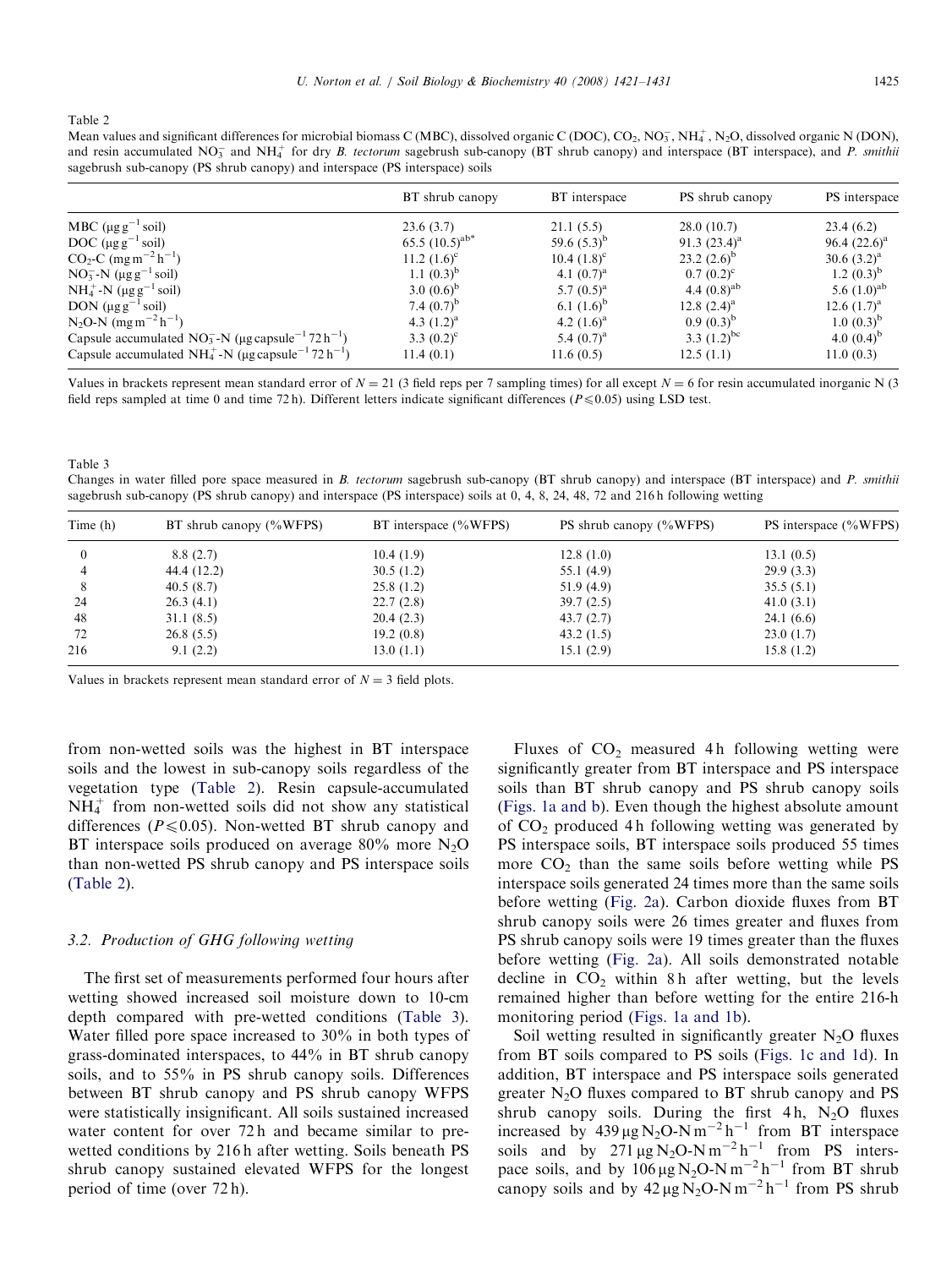<span id="page-5-0"></span>

Fig. 1. Fluxes of CO<sub>2</sub> and N<sub>2</sub>O, microbial biomass C (MBC) and dissolved organic C (DOC) from dry and wetted B. tectorum sagebrush sub-canopy (BT shrub canopy) and interspace (BT interspace) (a, c, e, g) and P. smithii sagebrush sub-canopy (PS shrub canopy) and interspace (PS interspace) (b, d, f, h) soils measured at 0, 4, 8, 24, 48, 72, and 216 h following wetting. Bars indicate standard errors of  $N = 3$  field plots.

canopy soils. In contrast to  $CO<sub>2</sub>$ , N<sub>2</sub>O production declined to pre-wetted levels within 24 h after wetting (20 h after reaching the maximum levels).

# 3.3. Soil microbial biomass C and DOC

Microbial biomass C significantly increased (at  $P \le 0.01$ ) in all soils in the first 4 h after wetting with no significant differences between soils (Figs. 1e and f). It increased to

five times pre-wetted concentrations in BT interspace soils and to two to three times in other soils ([Fig. 2b\)](#page-6-0). High MBC levels observed in all soils at 4 h declined thereafter with the greatest rate of decline observed in BT interspace and BT shrub canopy soils between four and 24 h after wetting. At 24 h after wetting, when the MBC concentrations in BT interspace, BT shrub canopy and PS shrub canopy soils declined, MBC in PS interspace soils experienced another concentration pulse and reached the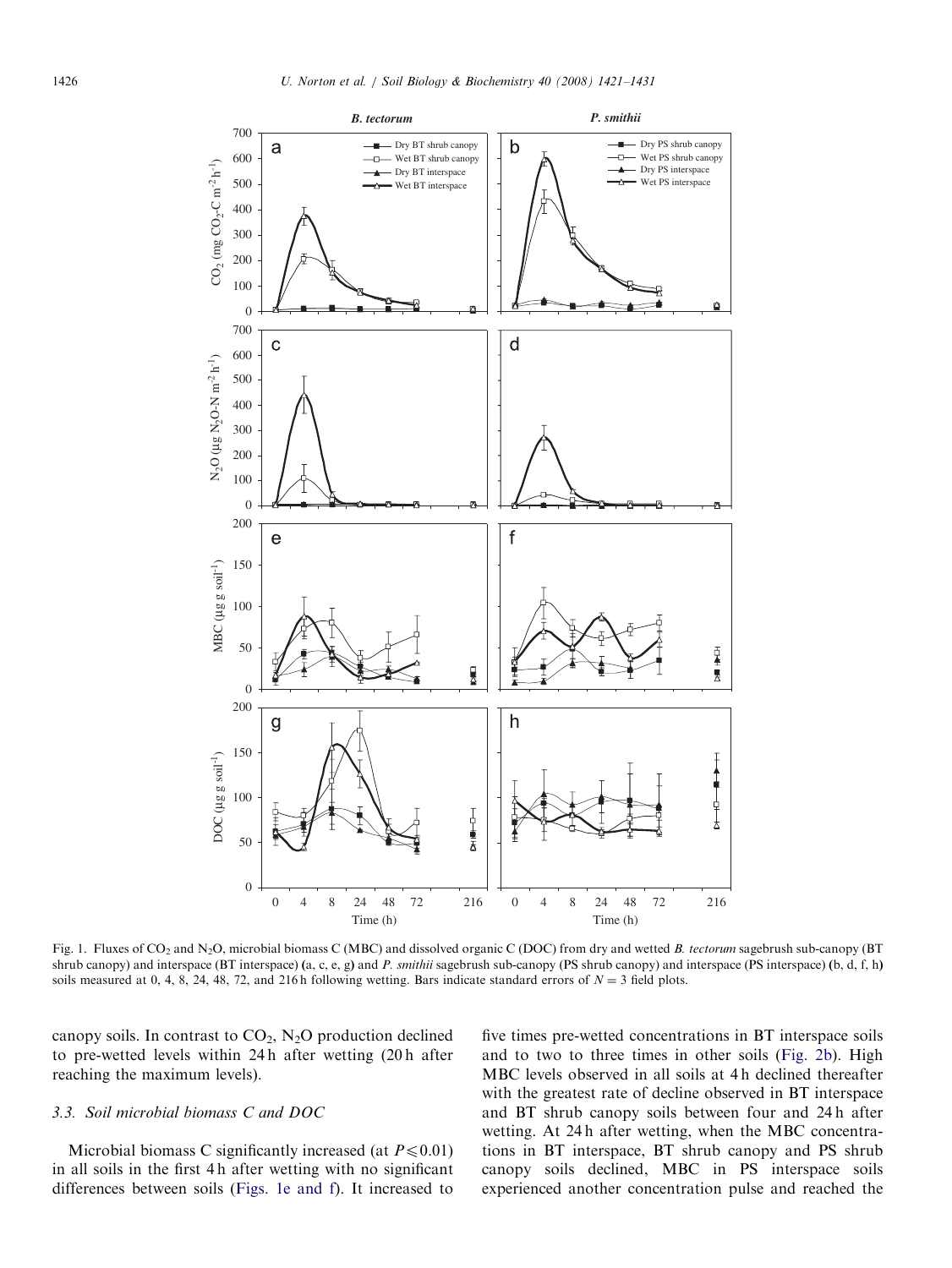<span id="page-6-0"></span>

Fig. 2.  $CO<sub>2</sub>$  (a) and microbial biomass C (b) relative to before wetting calculated for wetted soil from sagebrush sub canopy and interspace of B. tectorum and  $P$ . smithii soils at 4, 8, 24, 48, 72, and 216h following wetting.

highest level recorded. Differences between MBC concentrations in PS interspace soils and BT interspace soils measured 24 h after wetting was statistically significant at  $P \le 0.01$ . By 216 h after wetting, all soils had MBC concentrations similar to pre-wetted levels.

Dissolved organic C increased only in BT interspace and BT shrub canopy soils [\(Figs. 1g and h](#page-5-0)). Concentrations increased to over two times pre-wetted levels by 8 h after wetting in BT interspace soils and by 24 h after wetting in BT shrub canopy soils. By 48 h after wetting, DOC levels in BT interspace and BT shrub canopy soils declined to prewetted levels. In contrast, DOC concentrations in PS interspace and PS shrub canopy soils gradually declined to reach their lowest levels 24 h after wetting with a significant concentration change between pre-wet and 24 h after wetting at  $P \le 0.05$  ([Fig. 1h](#page-5-0)).

# 3.4. Soil N

All soils experienced short-lived increases in  $NO<sub>3</sub>$ concentrations following soil wetting [\(Table 4](#page-7-0)). The earliest concentration spike was observed in BT interspace soils (4 h after wetting), followed by BT shrub canopy soils (8 h after wetting), PS interspace soils (24 h after wetting) and PS shrub canopy soils (72 h after wetting). Nitrate concentrations in BT interspace and PS interspace soils nearly doubled in 216 h, with the greatest concentrations in BT interspace soils.

There was a significant  $NH_4^+$  increase only in BT interspace soils measured 4h after wetting followed by declining concentrations that returned to pre-wetted levels by 216 h ([Table 4\)](#page-7-0). Remaining soils showed significant declines in  $NH<sub>4</sub><sup>+</sup>$  concentrations 216h after wetting compared to before wetting.

Soils beneath BT shrub canopy had the highest resin capsule-accumulated  $NO_3^-$  of all soils measured 72 h after wetting [\(Table 4\)](#page-7-0). Resin capsule-accumulated  $NO<sub>3</sub><sup>-</sup>$  was significantly higher in BT interspace soils than in PS interspace soils ( $P \le 0.05$ ). No significant differences were found between BT shrub canopy and PS shrub canopy soils. Net  $NH_4^+$  accumulation in resin capsules was significantly greater (at  $P \le 0.05$ ) in BT shrub canopy and PS shrub canopy soils compared to BT interspace and PS interspace soils.

Concentrations of DON in BT interspace and BT shrub canopy soils increased three to four times during the first 8 h after wetting ([Table 4\)](#page-7-0). During the next 40 h, DON concentrations declined to levels comparable to or lower than before wetting. In contrast, DON concentrations in PS interspace and PS shrub canopy soils declined significantly shortly after wetting.

# 4. Discussion

# 4.1. Overview

Soil responses after wetting beneath all vegetation types fell into two phases: (1)  $0-8$  h after wetting; and, (2) more than 8h after wetting. During the first phase, all soils demonstrated dramatic  $CO<sub>2</sub>$ , N<sub>2</sub>O and MBC releases. [Saetre and Stark \(2005\)](#page-10-0) propose that, initially, the magnitude of microbial activity increase in response to wetting is greater than the magnitude of microbial biomass growth. This is consistent with our observations of proportionally greater increases in  $CO<sub>2</sub>$  and  $N<sub>2</sub>O$  emissions following wetting relative to increases in MBC concentrations. [Saetre and Stark \(2005\)](#page-10-0) also suggest that the quality and quantity of substrates used by microbes shift with time following wetting and that microbes start utilizing substrates made available due to increased water during the latter stage of the response. Since all soils demonstrated chemical, textural and physical similarities across all sites, the differential magnitude of the responses following wetting is thought to be highly dependent on grass species and interaction between grass species and sagebrush shrub plants present on the site. Below we discuss the response of soil C and N dynamics and GHG emissions in each plant community within the 2-phase time framework.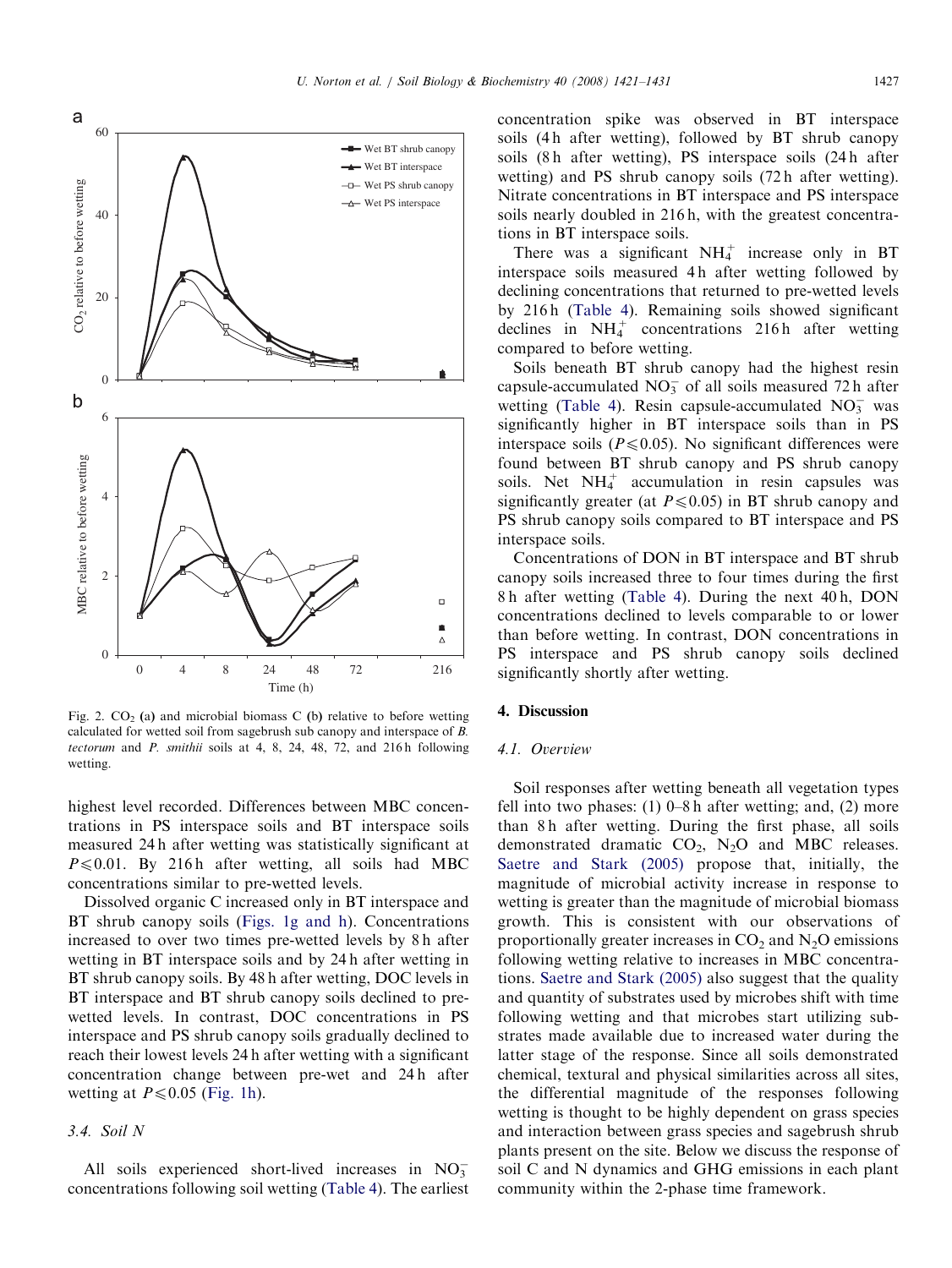<span id="page-7-0"></span>Table 4

Soil NO<sub>3</sub>, NH<sub>4</sub><sup>+</sup>, dissolved organic N (DON), and resin accumulated NO<sub>3</sub> and NH<sub>4</sub><sup>+</sup> for *B. tectorum* sagebrush sub-canopy (BT shrub canopy) and interspace (BT interspace) and P. smithii, sagebrush sub-canopy (PS shrub canopy) and interspace (PS interspace) soils at 0, 4, 8, 24, 48, 72 and 216 h after wetting

|                                                                                                          | Time (h)         | BT shrub canopy   | BT interspace               | PS shrub canopy | PS interspace    |
|----------------------------------------------------------------------------------------------------------|------------------|-------------------|-----------------------------|-----------------|------------------|
| $NO_3^-$ -N ( $\mu$ g g <sup>-1</sup> soil)                                                              | $\boldsymbol{0}$ | 2.3(0.8)          | 3.9(0.1)                    | 1.3(0.4)        | 2.2(0.0)         |
|                                                                                                          | 4                | 2.8(0.1)          | 5.8 $(0.6)$ **              | 2.5(0.7)        | 2.1(0.9)         |
|                                                                                                          | 8                | $4.5(0.6)$ **     | 4.8 $(0.6)$ <sup>**</sup>   | 3.8(0.5)        | 2.6(0.1)         |
|                                                                                                          | 24               | 3.5(1.0)          | 3.1(0.0)                    | 2.8(1.0)        | $5.2(1.4)$ **    |
|                                                                                                          | 48               | 2.2(0.4)          | 4.6 $(1.2)$ <sup>**</sup>   | 2.9(0.5)        | 3.1(0.9)         |
|                                                                                                          | 72               | 4.1 $(1.0)^*$     | 4.4 $(0.1)$ <sup>**</sup>   | $5.5(1.6)$ **   | 2.4(0.4)         |
|                                                                                                          | 216              | 3.3(0.6)          | $6.2$ $(1.4)$ <sup>**</sup> | 3.7(1.4)        | 4.6 $(1.5)$ **   |
| $NH_4^+$ -N ( $\mu$ g g <sup>-1</sup> soil)                                                              | $\boldsymbol{0}$ | 7.1(0.7)          | 2.6(0.0)                    | 7.5(1.7)        | 7.8(0.4)         |
|                                                                                                          | 4                | 7.3(0.2)          | 7.1 $(0.0)$ **              | 5.3(1.1)        | 5.8 $(1.7)$      |
|                                                                                                          | 8                | 4.0 $(1.2)$ **    | 4.7 $(1.6)$ **              | 4.9 $(1.3)$ **  | 6.8 $(1.7)$      |
|                                                                                                          | 24               | $4.0(1.0)**$      | $4.4(0.1)$ **               | $4.8(1.1)$ **   | 6.9(1.5)         |
|                                                                                                          | 48               | $2.2(0.7)$ **     | 2.0(0.1)                    | 4.4 $(0.8)$ **  | $3.6(0.5)$ **    |
|                                                                                                          | 72               | $2.2(0.7)$ **     | 2.6(0.1)                    | $3.3(0.8)$ **   | $3.0(0.3)$ **    |
|                                                                                                          | 216              | $1.0(0.2)$ **     | 2.0(0.2)                    | $3.7(0.8)$ **   | $2.2(1.1)$ **    |
| DON $(\mu g g^{-1} \text{ soil})$                                                                        | $\boldsymbol{0}$ | 8.4(1.1)          | 6.5(1.8)                    | 13.0(3.4)       | 12.8(1.6)        |
|                                                                                                          | 4                | $15.1 (1.6)$ **   | $11.6(0.4)$ **              | 18.3(4.7)       | 11.4(2.1)        |
|                                                                                                          | 8                | $39.7(3.9)$ **    | $17.8(1.3)$ **              | 4.1 $(1.2)$ **  | 9.4(8.8)         |
|                                                                                                          | 24               | $24.3(7.5)$ **    | $13.0(3.6)$ **              | $3.4(1.1)$ **   | 11.4(10.9)       |
|                                                                                                          | 48               | $2.9(1.1)$ **     | 8.4(2.4)                    | $7.7(3.7)$ *    | $4.2(1.4)$ **    |
|                                                                                                          | 72               | 10.8(4.9)         | 4.8 $(4.0)$                 | 11.4(4.9)       | 4.2 $(1.3)$ **   |
| Capsule accumulated $NO_3^-N$ (µg capsule <sup>-1</sup> 72 h <sup>-1</sup> )                             | 72               | $71.5 (1.1)^{a*}$ | 58.3 $(9.2)^a$              | $65.6(19.8)^a$  | 33.9 $(23.1)^b$  |
| Capsule accumulated NH <sub>4</sub> <sup>-</sup> -N ( $\mu$ g capsule <sup>-1</sup> 72 h <sup>-1</sup> ) | 72               | $21.1 (3.2)^a$    | 14.8 $(0.7)^{b}$            | 18.8 $(3.2)^a$  | 12.2 $(0.6)^{b}$ |

Values in brackets represent mean standard error of  $N = 3$  field plots. Different letters indicate significant differences ( $P \le 0.05$ ) using LSD test. \*\*significantly different ( $P \le 0.01$ ) and \*significantly different ( $P \le 0.05$ ) when compared concentrations within each vegetation type against time 0.

#### 4.2. Bromus tectorum interspace

Wetting induced the greatest  $N_2O$  flux from BT interspace soils compared to other soils. Large amounts of  $N<sub>2</sub>O$  recorded four hours after wetting, in conjunction with significant increases in soil  $NO<sub>3</sub><sup>-</sup>$  concentrations during the same period and high capsule  $NO<sub>3</sub><sup>-</sup>$  accumulation (determined at 72 h) in BT interspace soils compared to other soils, suggest the highest soil nitrification potential after wetting. In addition, significant quantities of nitrification-derived N are likely released to the atmosphere as nitric oxide (NO) after soil wetting (not measured during this experiment). According to [Martin et al. \(1998\)](#page-10-0) and [Mosier and Parton \(1998\),](#page-10-0) NO fluxes are typically 10–20 times greater than  $N_2O$  fluxes. Deposition of highly decomposable aboveground and belowground B. tectorum plant litter and rhizosphere-associated microbial biomass following annual plant senescence in early summer [\(Booth](#page-9-0) [et al., 2003;](#page-9-0) [Norton et al., 2004a](#page-10-0)) ensures sufficient supplies of N-rich substrate available to nitrifying bacteria that are ubiquitous in semi arid and arid soils [\(Booth et al.,](#page-9-0) [2003\)](#page-9-0). However, low soil DON levels beneath BT interspace non-wetted soils by the late summer suggest already diminished pools of labile N. This, in conjunction with low microbial N immobilization (low microbial biomass), significant build up of soil  $NO<sub>3</sub><sup>-</sup>$  (also observed by [Evans and Belnap, 1999;](#page-10-0) [Evans et al., 2001](#page-10-0)), low soil

 $NH<sub>4</sub><sup>+</sup> concentrations, and high N<sub>2</sub>O fluxes from dry soils,$ suggests high nitrification potentials in BT interspace soils despite low moisture availability, also observed by [Booth](#page-9-0) [et al. \(2003\)](#page-9-0). Not only was nitrification potential high in BT interspaces when the soils were dry, but with sporadic summer rainfall events these soils mineralized greater amounts of labile N and lost proportionally more N to trace gas emissions in the first 8 h after wetting compared to other soils. This process may ultimately result in smaller retention of plant-derived N in long-term soil pools and subsequent declines in quality and quantity of SOM beneath BT interspaces.

Soil  $CO<sub>2</sub>$  emissions and MBC concentrations from BT interspace soils increased proportionally more than other soils following wetting. The  $CO<sub>2</sub>$  flux increased 55 times the flux before wetting and MBC increased five times the concentrations before wetting. However, despite nearly identical low MBC concentrations when all soils were dry, BT interspace soils showed the smallest  $CO<sub>2</sub>$  flux and the lowest DOC concentrations prior to soil wetting. Moreover, the absolute amount of  $CO<sub>2</sub>$  produced after wetting was significantly lower when compared to PS interspace soils. Therefore we propose that microbial populations present in BT interspace soils differ from the populations in the other soils. Microbial activity that depends on C as its energy source was low; likely limited by low C supplies we measured when BT interspace soils were dry. However, the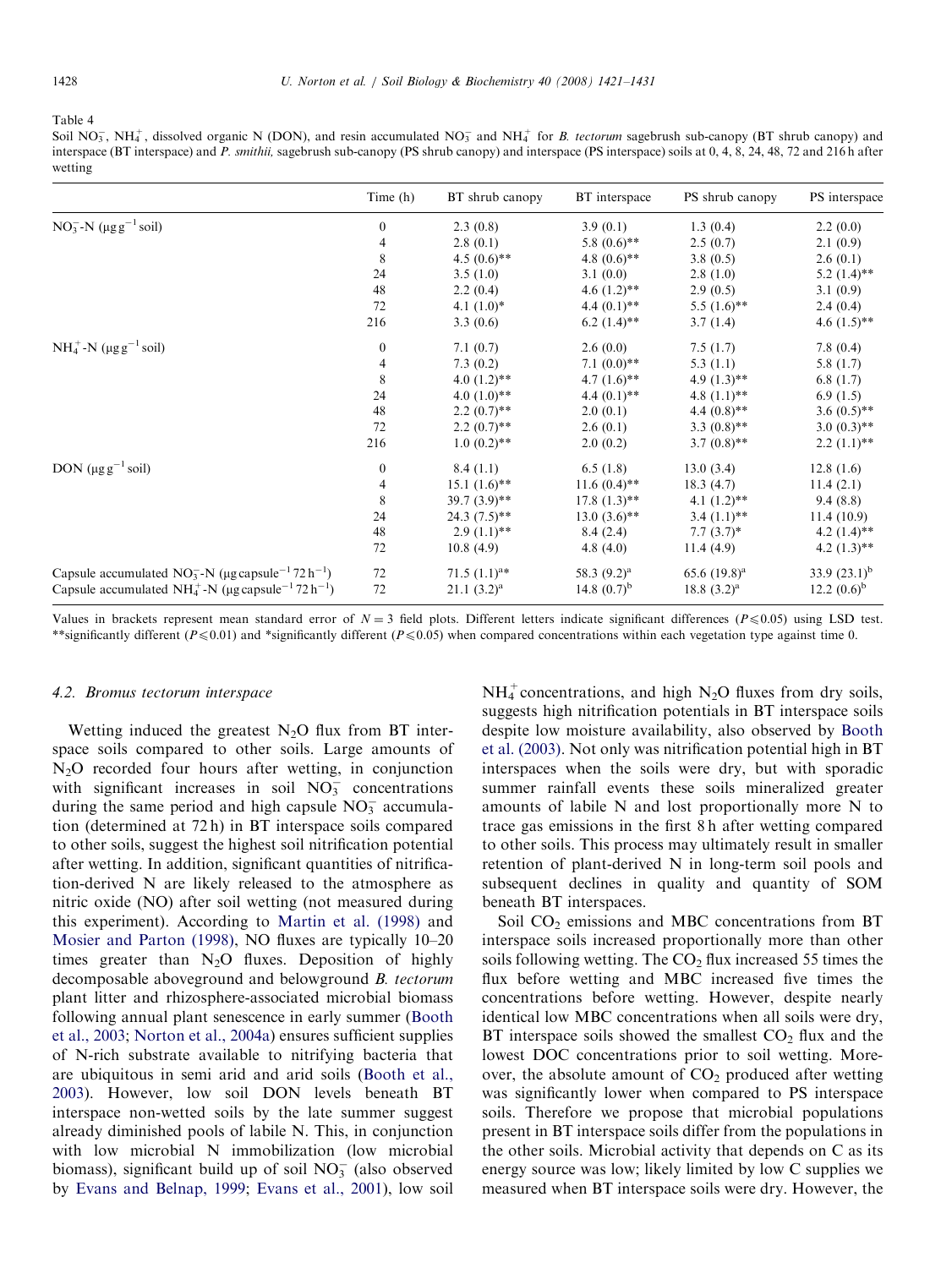same microbial populations responded more rapidly and opportunistically to short-lived conditions of improved nutrient availability triggered by soil wetting compared to other soils. Abrupt microbial mortality shortly after the maximum microbial biomass was reached suggests inability of microbes to respond to emergent resource limitations when supplies of available C and N changed rapidly in the hours following soil wetting, or inability to cope with drastic osmotic shock upon soil wetting (as proposed by [Kieft et al., 1987](#page-10-0)).

In summary, our data suggest that in the first 8-h phase after wetting of BT interspace soils, enhanced mineralization and high nitrification rates lead to the most significant N losses to trace gas emissions and to the greatest proportional increases in  $CO<sub>2</sub>$  emissions compared to other soils. But rapidly responding microbial growth and activity could not be sustained by the short-lived pulse of C and N resources, which were not available in sufficient quantities to support long-term microbial functioning.

In the second phase, low soil MBC concentrations coincided with very high soil DOC levels in BT interspace soils. Declines in MBC and, within four hours, increases in DOC concentrations suggest a direct relationship between dead microbial biomass and the recharge of the labile C pool. However, DOC concentrations 8-h after wetting were approximately twice as high as maximum MBC concentrations, which occurred four hours after wetting. Therefore, we propose that rapid increases in DOC and DON concentrations may have originated from other, predominantly non-microbial C and N mobilized during the first phase by wetting of B. tectorum plant residues, and that only some DOC and DON measured in the second phase originated from labile C and N released upon microbial mortality. This assumption is consistent with findings of a laboratory soil wetting experiment by [Saetre and Stark](#page-10-0) [\(2005\)](#page-10-0). The non-microbial labile C and N may include solubilized simple organic compounds derived from senesced roots and plant residues transported downward with soil wetting. [Horwath and Elliott \(1996\)](#page-10-0) demonstrated such movement of organic compounds with the wetting front in a dry soil. In addition, rapid wetting may have disrupted soil aggregate structure and released physically protected soil organic C, as shown by [Appel \(1998\)](#page-9-0) and [Denef et al. \(2001\).](#page-10-0)

In summary, during the second phase of BT interspace soil responses to wetting, rapid MBC declines coincided with disproportional DOC concentration increases. Significant amounts of labile C and N in the DOC and DON pools may originate from non-microbial sources mobilized by direct exposure of dry plant detritus or soil aggregates to sudden wetting. Mobilization of residue-derived labile C and N upon soil wetting may have lead to diminished plant litter contributions to stable C and N pools and, ultimately, to the lower overall concentrations soil organic C and total N in BT interspace soils compared to other soils we analyzed in this experiment.

## 4.3. Pascopyrum smithii interspace

During the first phase of PS interspace soils response to wetting, the  $N<sub>2</sub>O$  flux was significantly lower than the flux from BT interspace soils. Lower  $N_2O$  flux, lower capsule  $NO<sub>3</sub><sup>-</sup> accumulation compared to BT interspace soils, and$ lack of soil  $NO_3^-$  concentration changes after wetting suggest reduced nitrification potential of PS interspace soils compared to BT interspace soils when soils were wet. Moreover, the same soils had low nitrification potential when dry (also reported by [Booth et al., 2003\)](#page-9-0), as demonstrated by very low  $N_2O$  flux and soil  $NO_3^$ concentrations but high soil DON concentrations.

However, PS interspace soils produced the greatest total amount of  $CO<sub>2</sub>$  of all soils both after wetting and when soils were dry. The relatively high  $CO<sub>2</sub>$  production is consistent with relatively high dry soil DOC concentrations, which would supply sufficient labile C for high  $CO<sub>2</sub>$ flux. [Morgan et al. \(1998\)](#page-10-0) observed increased concentrations of water soluble organic compounds transported from P. smithii stems to roots during the onset of a simulated dry season. They concluded that some of these organic compounds function as osmoregulators to alleviate plant water stress and are exuded by plant roots to the rhizosphere where they may become microbial substrates. However, due to the fact that microbial activity is suppressed by limited water (demonstrated in this experiment by relatively low soil MBC concentrations), labile C accumulates in PS interspace soils until more desirable conditions for microbial activity occur.

With the onset of soil wetting, P. smithii roots excrete even more organic compounds to balance for osmotic pressure differences and ensure correct mass flow of nutrients between soil and roots ([Morgan et al., 1998\)](#page-10-0). Interestingly, during the first phase of PS interspace soil response to wetting, soil DOC concentrations did not significantly change and MBC concentrations only doubled, but  $CO<sub>2</sub>$  production was very high relative to other soils. This suggests that a significant amount of accumulated labile C was utilized for increased microbial respiration after wetting.

In summary, during the first phase of soil PS interspace response to wetting,  $N_2O$  production and soil  $NO_3^$ production were lower compared to BT interspace soils. The relatively high rate of  $CO<sub>2</sub>$  production suggests that microbial respiration was supported by sufficient supplies of labile C.

During the second phase of PS interspace soil response to wetting, soil MBC concentrations reached their maxima (second peak), on average less than three times greater than soil MBC concentrations before wetting and much less in magnitude than those in BT interspace soils. This coincided with the lowest soil DOC concentrations after wetting that we measured. Both MBC concentration peaks (during the first and the second phase of PS interspace soil response to wetting) were relatively small and were followed by gradual declines in soil DOC and DON concentrations while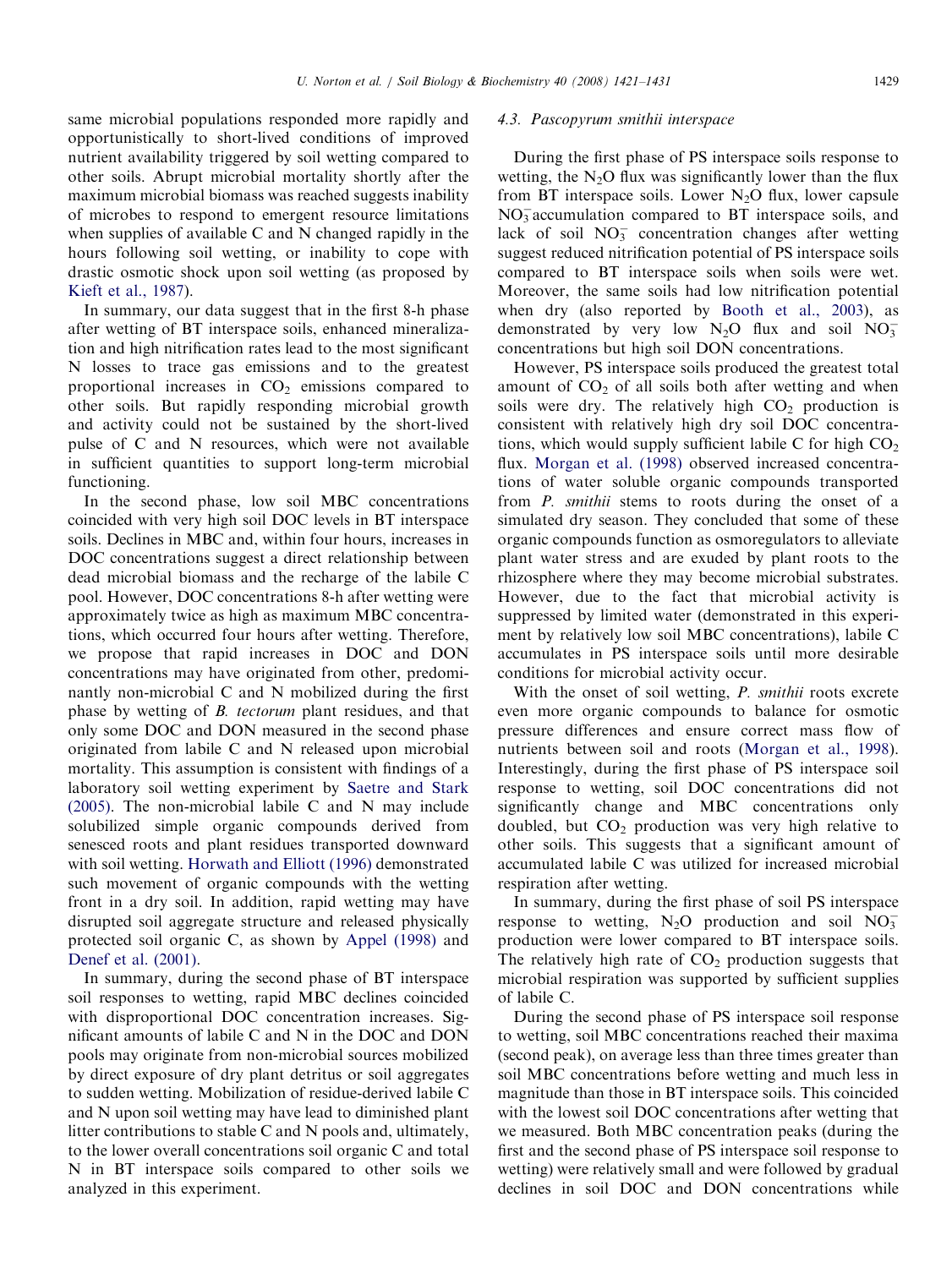<span id="page-9-0"></span>microbial activity was more steady and microbial mortality was lower compared to BT interspace soils. Therefore we postulate that continuous supplies of available C and N in PS interspace soils better sustained the microbial population than in BT interspace soils. This may have led to more efficient microbial N immobilization in PS interspace soils (as observed by Booth et al., 2003) and to less loss of soil N to mineralization.

Overall, steady supplies of labile C and N continued to support gradual microbial recovery in the second phase of soil PS interspace response to wetting. Root exudation of dormant P. smithii vegetation is likely to be one of the important sources contributing to labile C and N pools.

# 4.4. Bromus tectorum shrub canopy and Pascopyrum smithii shrub canopy

In the first phase of the response to wetting, shrub canopy soils generated significantly smaller  $CO<sub>2</sub>$  and  $N<sub>2</sub>O$  pulses compared to interspace soils. Our results differed from estimates obtained in laboratory water pulse experiments [\(Fierer and Schimel, 2003](#page-10-0); [Saetre and Stark, 2005\)](#page-10-0) where the opposite pattern of  $CO<sub>2</sub>$  production was observed. Soil homogenization (sieving and removing coarse fragments) and laboratory pre-incubation before wetting can lead to soil aggregate destruction and priming of plant residuederived organic compounds not readily available in field conditions. The high  $NO_3^-$  and  $NH_4^+$  accumulation in ion exchange capsules and high soil MBC concentrations during the second phase of the response to wetting in BT shrub canopy and PS shrub canopy soils are consistent with the laboratory work by [Saetre and Stark \(2005\)](#page-10-0). They linked these soil wetting responses to lower gross nitrification, but higher microbial immobilization of inorganic N in shrub canopy soils than grass-dominated interspace soils.

Grass species in shrub interspaces significantly influence shrub canopy soil responses to wetting. This was demonstrated by significantly higher  $N_2O$  and significantly lower  $CO<sub>2</sub>$  production in BT shrub canopy soils compared to PS shrub canopy soils in the first phase of response to wetting. Differences between the two shrub canopy soils were similar to differences between BT interspace and PS interspace soils. High  $N_2O$  flux, high  $NO_3^-$  concentrations, and low DON concentrations from dry soils also suggested greater nitrification potential in BT shrub canopy soils compared to PS shrub canopy soils.

Soils beneath BT shrub canopy also had MBC, DOC and DON responses comparable to BT interspace soils in the first and the second phase after wetting which lead us to believe that these soils had similar microbial populations. A large DOC concentration increase in the second phase in BT shrub canopy soils, similar to the DOC increase in BT interspace soils is strongly connected with similar sources of labile C mobilized during the first phase of soil response to wetting.

In summary, the type of grass in shrub interspaces had significant impacts on how soils beneath shrub canopies responded to wetting. Grass-type-induced differences in soil nitrification, N losses to trace gas emissions, and the quality, quantity, and timing of labile C available to microbial populations responding to increased moisture availability.

Based on our results, we conclude that summer dryingwetting cycles that occur frequently in areas invaded by B. tectorum can accelerate rates of nitrification and C mineralization, which contributes significantly to C and N losses to GHG emissions from sagebrush-steppe grasslands. Wetting-induced mobilization of labile C and N likely originates from freshly deposited *B. tectorum* plant material and leads to diminishing supplies of residuederived organic compounds. With the estimates of total land area under *B. tectorum* invasion continuously on the rise and threatening the healthy functioning of sagebrushsteppe grasslands, processes we measured could lead to gradual ecosystem impoverishment. Moreover, with the possibility of increasing frequency of summer rainfall events, as predicted with climate change, the negative consequences B. tectorum presence in the ecosystem can increase disproportionately.

# Acknowledgments

Many people contributed a great amount of effort and expertise aiming at completion of this project. We would like to thank Dave Jensen, Valerie O'Neil, Ernie Taylor, Jonathan Anderson, Travis Laas, Dettie Jo Osmon and Stan Clapp for their laboratory and field assistance and Matt Mortenson for help in statistical analyses. Tim McKinney gave us permission for access to private land where research was conducted. Authors would also like to thank Jay Norton, Joe Von Fisher, Dan Mummey and two anonymous reviewers for helpful suggestions and initial reviews of this manuscript.

# References

- Appel, T., 1998. Non-biomass soil organic N-the substrate for N mineralization flushes following soil drying-rewetting and for organic N rendered CaCl<sub>2</sub>-extractable upon soil drying. Soil Biology  $\&$ Biochemistry 30, 1445–1456.
- Austin, A.T., Yahdjian, L., Stark, J.M., Belnap, J., Porporato, A., Norton, U., Ravetta, D.A., Schaeffer, S.M., 2004. Water pulses and biogeochemical cycles in arid and semiarid ecosystems. Oecologia 141, 221–235.
- Belnap, J., Phillips, S.L., 2001. Soil biota in an ungrazed grassland: response to annual grass (Bromus tectorum) invasion. Ecological Application 11, 1261–1275.
- Blake, G.R., Hartge, K.H., 1986. Bulk density. In: Klute, A. (Ed.), Methods of Soil Analysis: Part 1—Physical and Mineralogical Methods. Soil Science Society of America, Madison, WI, pp. 363–372.
- Booth, M.S., Stark, J.M., Caldwell, M.M., 2003. Inorganic N turnover and availability in annual- and perennial-dominated soils in a northern Utah shrub-steppe ecosystem. Biogeochemistry 66, 311–330.
- Burke, I.C., 1989. Control of nitrogen mineralization in a sagebrush steppe landscape. Ecology 70, 115–1126.
- Cabrera, M.L., 1993. Modelling the flush of nitrogen mineralization caused by drying and rewetting soils. Soil Science Society of America Journal 57, 63–66.